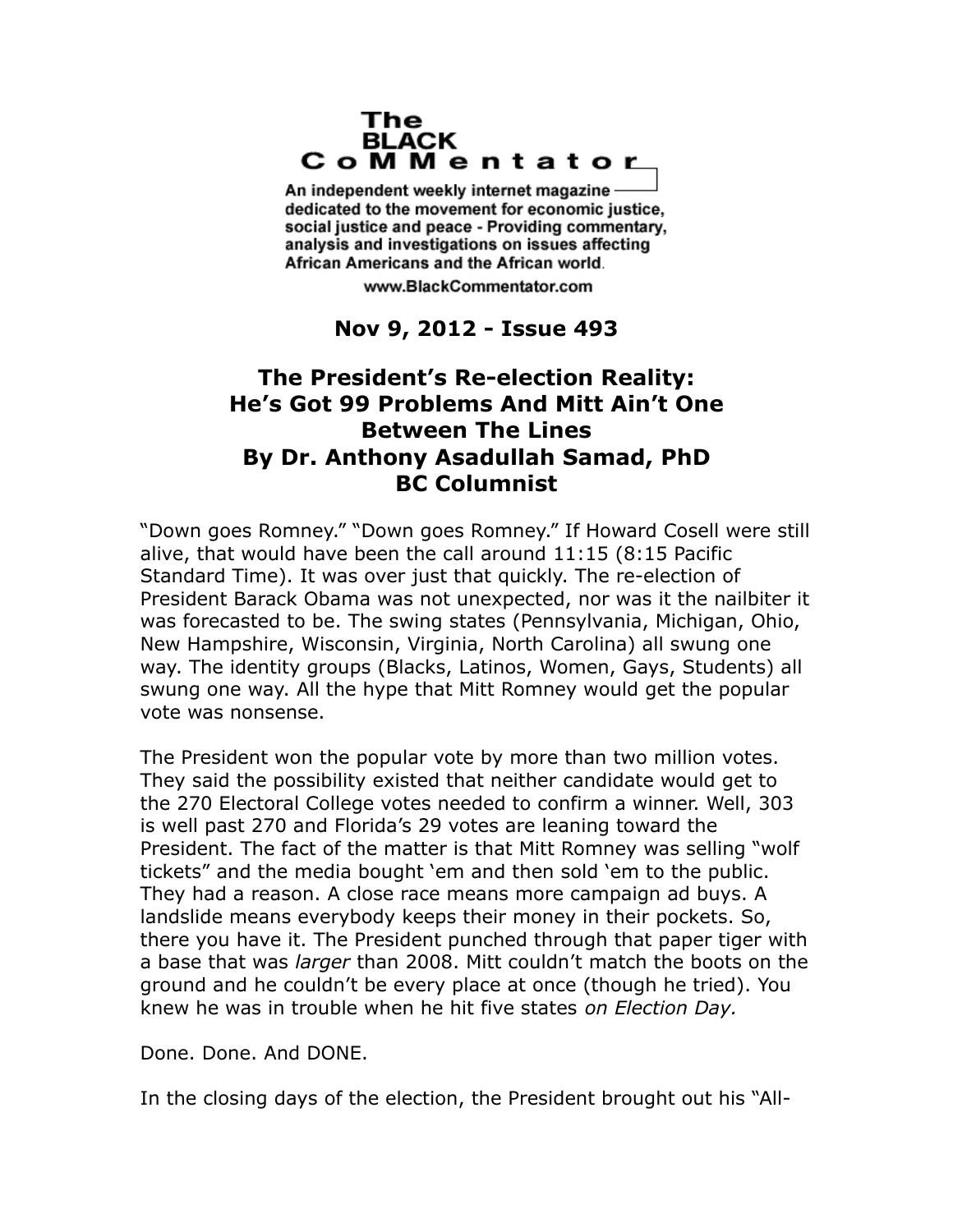Stars" on the road, which included Bruce Springsteen and Shawn Carter (Jay Z). I caught a clip of Jay Z singing a line from his famous (infamous) "99 Problems." It sums up what the reality of this reelection campaign was for the President, which is, "I got 99 problems and a Mitt ain't one…"

There was an anti-realism to this election that even Romney began to believe (that it was really close). So much so that he only wrote one speech…a victory speech. Mitt musta' really fallenl and bumped his head. No, the Republicans bumped his head when they saddled him with a right wing ideologue Paul Ryan - making him nearly unelectable. Or was it the RNC that bumped his head when they saddled his campaign with Karl Rove - talk about the ghosts of George W. Bush who cast a shadow over his campaign. Romney couldn't get across the finish line carrying all the Republicans' ideological and unethical baggage. They piled it on him, the price to be paid to wear the Republican tin can crown. Errbody got paid on that side of the table, except Mitt. Well, there's not doubt Mitt got his head bumped on Election night, and now it's time for the President to get to the *real*  problems of the nation. And, hopefully, that's *not* a problem.

There won't be much time for celebrating as the obstructionist politics of the last three years comes to a head at year's end. The "fiscal cliff" (automatic "across the board" budget cuts and expiration of the Bush tax cuts) is the most pressing problem for the President, and he essentially has ended up with the same Congress he's had the past two years. Washington gridlock is a problem and it is the foundation upon which the *HOPE* agenda was built. The day after the election, the Republicans were *still* talking crazy. They ain't learned nothing.

Despite their nonsense, President Obama will have to accomplish some things, in spite of them. Now that history has been made, and the President will have the opportunity to fulfill his destiny, God willing, he will have to fulfill the expectations of those who invested in him, and entrusted him to make the difference he said he can. He's gonna' have to bump Congress' head too. The Republicans are on the verge of becoming obsolete. What they stand for is not in the best interest of the country - if it's only about tax cuts. It's time to stop the militarism, the anti-taxation rhetoric and the obstructionism. It's time for both parties to govern. But the President now has to perform. He *does* have 99 problems (at least) and without the prospect of facing re-election, there is no reason why he shouldn't, at least, attempt to address them. I'm not going try to name all 99 problems, but I can name at least *five*. The top five…that's what everybody's watching.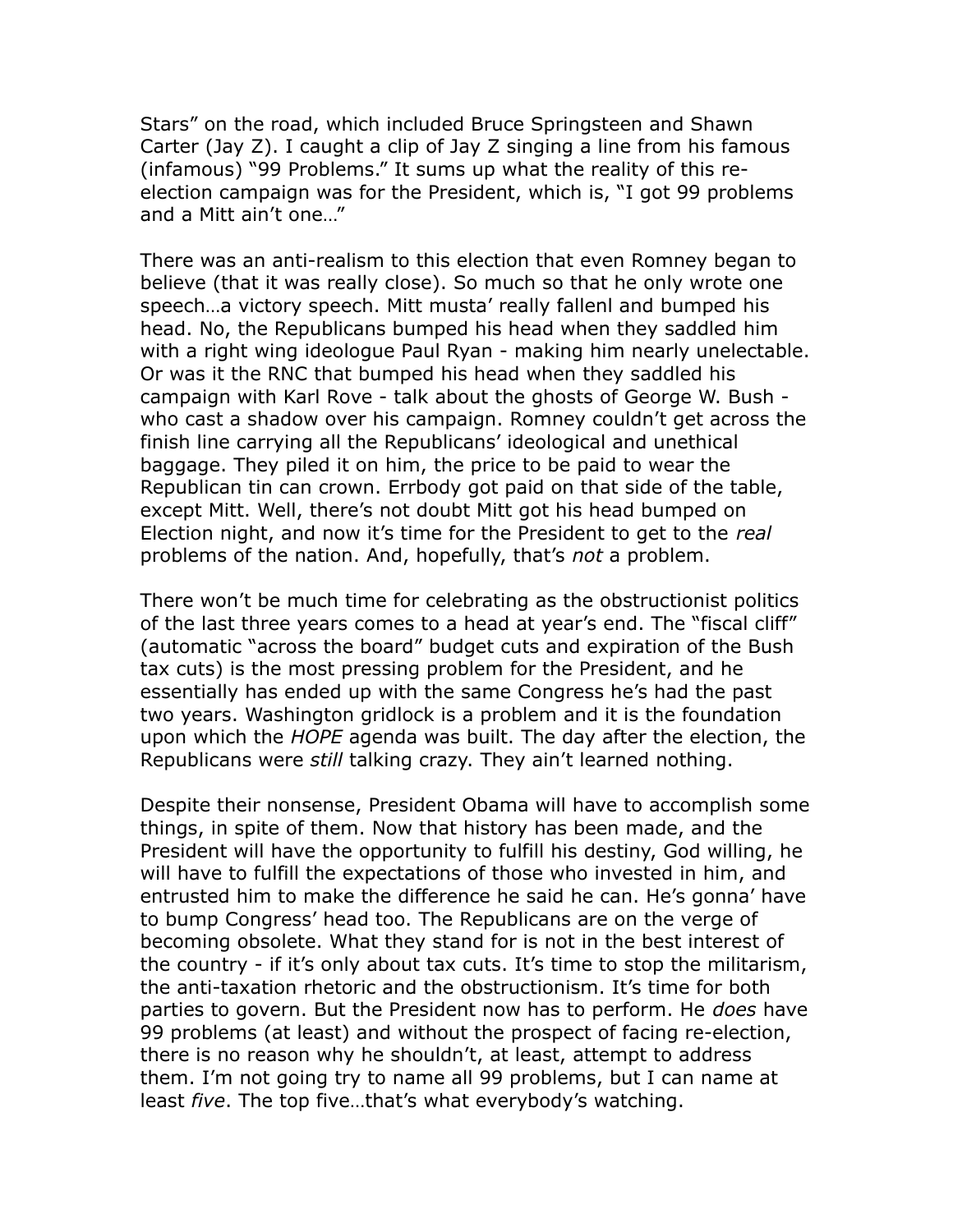The nation's top problem is *jobs*. Now, I believe that the economy is turning around and the country is on the right track…but unemployment threatens to slow the economy. People have to be put back to work. The next problem is America's growing poverty problem. Now, I'm not ready to jump on the Smiley/West bandwagon just yet, but this is one issue - for sure - that must be part of the Obama legacy. With re-election behind him, there is no reason for Obama not to make poverty eradication a personal challenge as LBJ did. This one is for the completion of King's legacy.

The third biggest problem is arresting the nation's foreclosure crisis. And when I say, arrest, I mean *arrest,* as in making sure whoever caused this - abuse and those that are stalling its resolution are dealt by the law. Make the banks - bite the apple and put the HAMP money on the streets. People are falling out of their homes - not because of government in action, but because of corporate recalcitrance. Put a spotlight on it.

It is now "payday" on immigration reform. With 70% Latino support this election, it's time to pay the piper and resolve the problem of immigration reform. Make the Republicans address it or expose them for the hypocrites they are - but push it through. Lastly, Obamacare kicks in fully in 2014 and it needs to be paid for. Take away the excuses the Republicans have for trying to dismantle it. Budget reform is intricately tied to health care reform. It will be a problem if Obamacare unravels because it can't be paid for (which is their party line). Say it ain't so, Brother President. Make it make sense, and making sense means being paid for. That's just a sample of Obama's second term charge. Yes, congratulations on Obama's re-election, but now…

The President's got, at least, 99 problems facing him to fix this divided nation.

And a Mitt ain't one.

*BlackCommentator.com Columnist, Dr. Anthony Asadullah Samad, is a national columnist, managing director of the* [Urban Issues Forum](http://www.anthonysamad.com/forum.php) *and author of* [Saving The Race: Empowerment Through Wisdom](http://www.amazon.com/gp/product/0972388036?ie=UTF8&tag=blackcommenta-20&link_code=as3&camp=211189&creative=373489&creativeASIN=0972388036)*. His Website is* [AnthonySamad.com](http://www.anthonysamad.com/)*. Twitter* [@dranthonysamad](http://twitter.com/#!/@dranthonysamad)*. Click* [here](http://www.blackcommentator.com/contact_forms/anthony_samad/gbcf_form.php) *to contact Dr. Samad.*